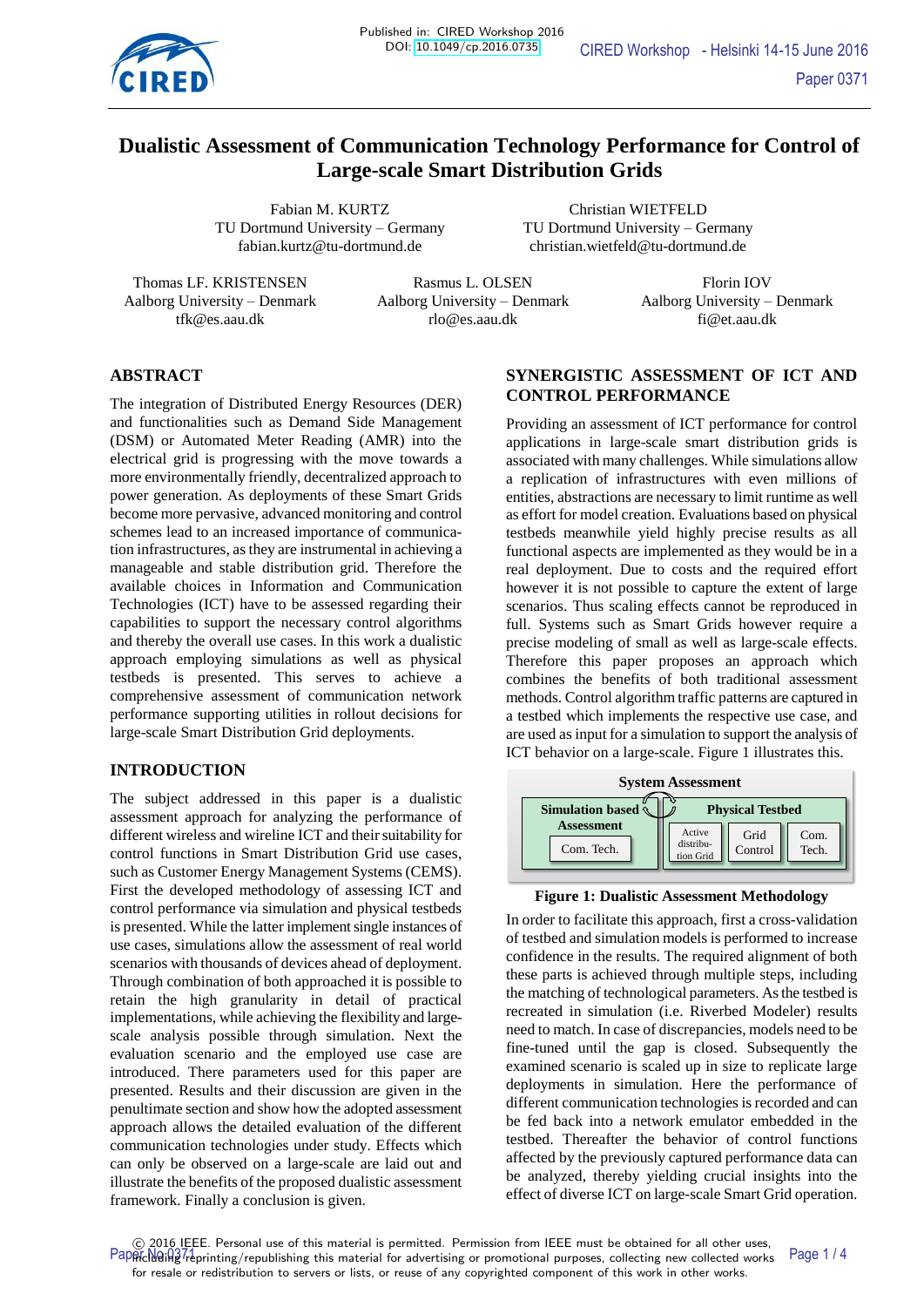



**Figure 2: Architecture of the DSO control for active distribution grid testbed hosted at Aalborg University [5]**

# **USE CASE AND EVALUATION SCENARIO**

Distributed Energy Resources (DER) such as combined heating and power, wind turbines and photovoltaics are a central aspects of Smart Grids. Therefore this use case serves as a basis for the purposes of this paper. A detailed description of it and its architecture is given in [1]. An overview of the used testbed is given by Figure 2. Located at Aalborg University it implements an internal electrical grid complete with flexible loads, 3-phase generation, primary and secondary substation control as well as a DSO control center. It can be seen, that parts of the use case which require a means of communication are connected to a block called "ICT Layer", which implements network emulation based on results from large-scale simulations.



**Figure 3: City in Simulator with DER shown as Dots** Furthermore a real-time digital simulator is utilized to recreate a benchmark grid, in this case the electrical grid of the town of Støvring in Denmark. It serves as an area

whose characteristics, such as the topology, cell-tower locations and building placements are recreated within the simulation environment with the aim of providing a detailed and realistic deployment scenario. Figure 3 shows a high level view of this urban area [4]. Here the locations of deployed DER are indicated by markers overlaid on the satellite imagery.

Regarding the evaluation scenario the following aspects apply. A DER controller runs the appropriate control algorithms to optimize power generation and consumption with the aim of achieving grid stability in the face of unsteady energy demand and creation. Low and medium voltage grid controllers are included in the secondary and primary substation and are attached to a wide area network to simulate the effects induced in real-world layouts. Relevant set-points as calculated by the developed control algorithms and monitoring functionalities [3] are sent from low and medium voltage grid controllers to the different DERs, which then follow the configured profiles. The two main traffic flows are therefore the transmission of measurement values from the DER to the grid controllers and their response with the appropriate set-points in the inverse direction. Data sizes have a payload of typically 50 Byte per asset per transmission. Fully assembled packets (i.e. including protocol overhead) are at 340Byte for TCP based transmissions (e.g. set-points) and 196Byte for UDP packets (measurements). Given values are based on the implementation of control, monitoring and related functionalities as they are integrated in the physical test beds[5]. Control cycle length is set to 15 minutes and thus represents the upper bound for transmission of measured data as well as processing and the subsequent installation of new set-points. 600 DER are distributed within the benchmark area. End-to-end communication delay is a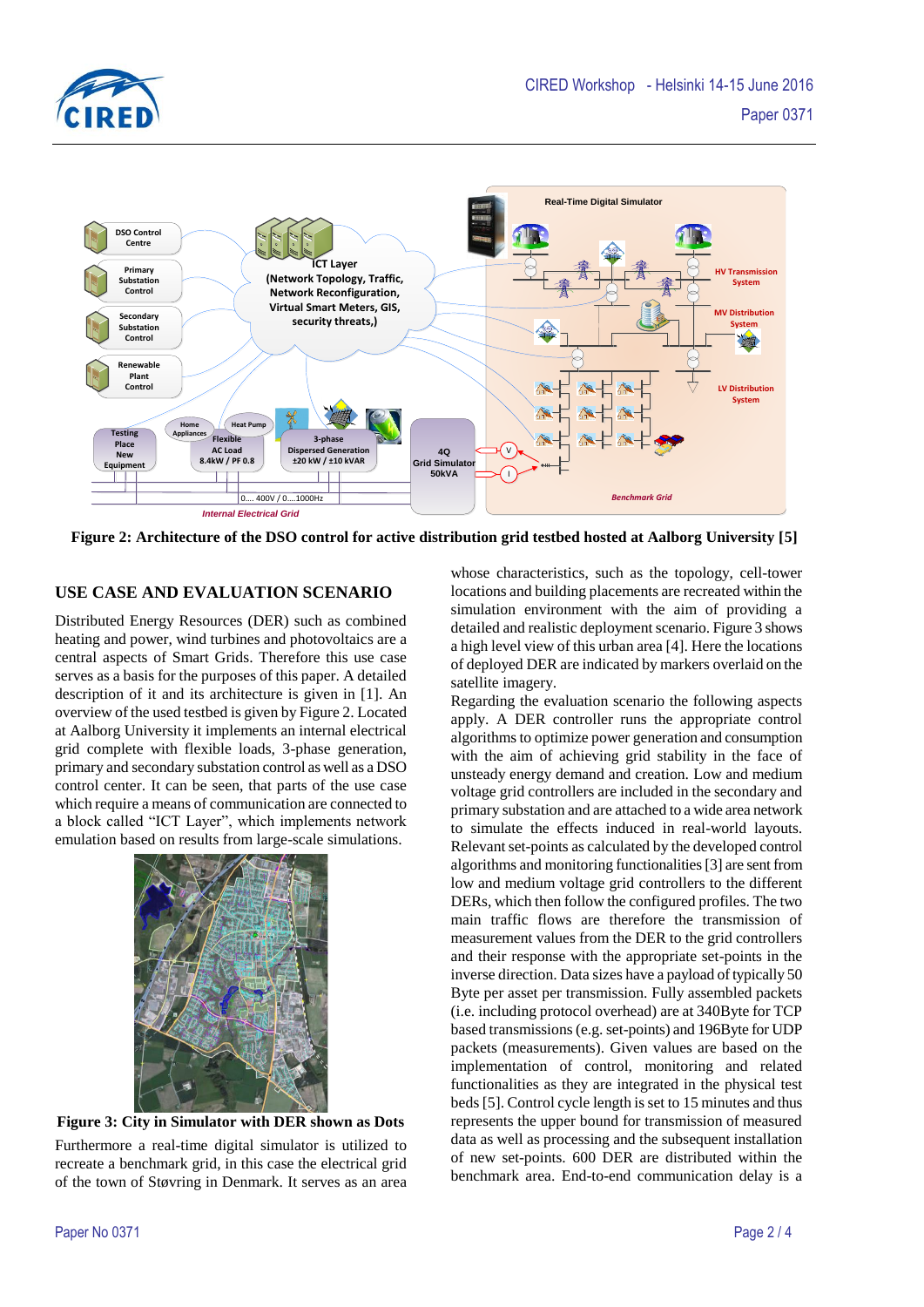

critical metric for the evaluation of ICT and their suitability for use in Smart Grid control as the value of information decreases as it ages [2]. It is therefore the key performance indicator of this work. Unsuccessful transmissions are repeated until messages arrive at their destination. Packet loss can thus be neglected but increases delay and thereby decreases ICT and control performance.

# **ANALYSIS RESULTS AND DISCUSSION**

The impact of different scenario sizes on ICT performance can be seen from the results obtained for the deployment of CEMS in the benchmark area. Starting with 75 of such systems the simulation yields the results given in Figure 4.



**Figure 4: Communication Delay of 75 CEMS Systems in 3G UMTS**

The delay distribution of UMTS (Universal Mobile Telecommunications System,  $3G$ ) stays mostly below 0,4 s when 75 instances of CEMS are active. Here one main peak at around 0,12s can be observed, with few results not grouped around this value. Therefore, if a testbed of such size would be used for assessment of the use case, 3G would be considered a solution fully suitable for the task. If the number of deployments however is increased to 200 (c.f. Figure 5), the delay distribution shifts to higher values and gains an additional peak at around 0,25s. Outliers reach close to 2s. This behavior is caused by more pronounced contention for access to the wireless channel, resulting from a higher probability of concurrent transmissions coming from more active CEMS. In this instance wireless 3G is still suitable for even advanced control schemes. Nevertheless the increased load placed on the technology can clearly be seen. Also the lack of background traffic, as it is found inside public communication infrastructures, needs to be taken into account in case such a configuration is desired.

Moving on to the main scenario of DER deployment, the results are given by Table 1. As outliers in communication delay can potentially affect Smart Grid operation, the 1<sup>st</sup>  $(Q_{0.01})$  and 99<sup>th</sup> ( $Q_{0.99}$ ) percentile are given, in addition to the average delay obtained by simulation. The lower

percentile is indicative of the performance that can be expected in regions of the area under study with few DER, while the average gives a good indication of the respective technologies overall suitability within the scenario.



**Figure 5: Communication Delay of 200 CEMS Systems in 3G UMTS**

Starting with wireline communication, it can be seen how Digital Subscriber Line (DSL) averages just below 40ms. It shows a narrow delay distribution as upper outliers reach only about twice the average, while the  $Q_{0.01}$ percentile is at 16ms. This constitutes a slight rise compared to an idle connection, as multiple active assets connect to the same DSLAM (DSL Access Multiplexer) due to the high number of DER deployed within the area. The second wired technology, fiber based Ethernet, however is less affected as a result of its different, more capable network topology. The average and the lower percentile are around 7ms while peaks reach up to approximately 14ms. This very narrow distribution highlights the substantial capabilities and potential of fiber based communication. A closer examination shows that delay variations are mostly caused by queueing at the ingress switch of the access network.

IEEE 802.11g, commonly known as WiFi, is the fastest wireless option studied. To achieve full coverage of the analyzed area, it is however necessary to have a densely placed infrastructure of base stations. This also increases the available capacity for the transport of information and is associated with increased financial costs. Peaks of about 2,4s are substantially higher than those of the wired alternatives and can be contributed to contention for access to the wireless channel, which causes collisions and retransmissions. An average transmission time of about 88ms is just slightly above the peaks of DSL. The same applies to the  $Q_{0.01}$  percentile with ~44ms.

Moving on to the cellular technologies, 4G LTE (Long Term Evolution) is shown to have the best and most consistent performance characteristics with an average delay of ~370ms. Although this is factors above WiFi, the  $Q<sub>0.99</sub>$  percentile at 1,12s is less than half of WiFi's peak.